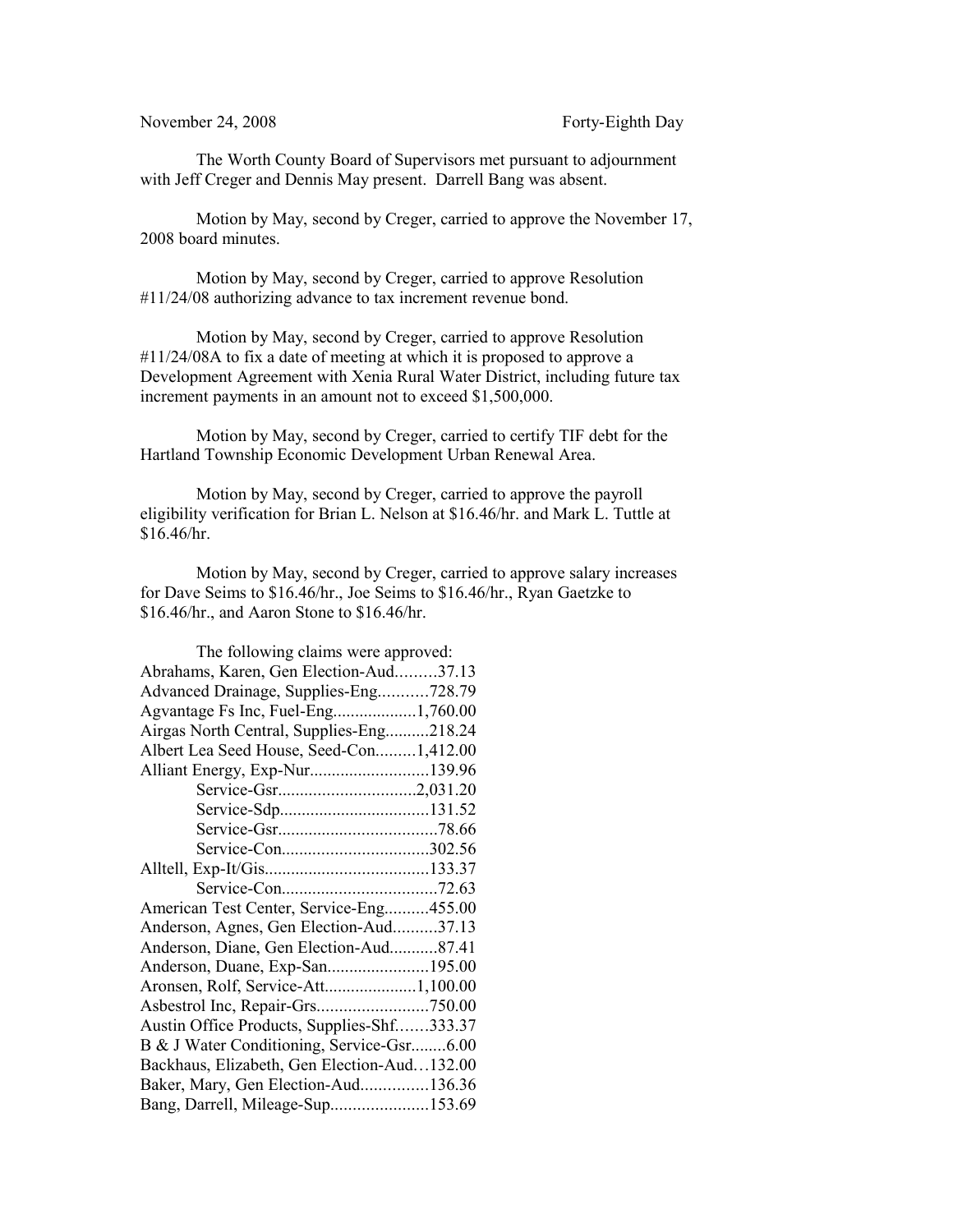| Bang, Marilyn, Gen Election-Aud162.10       |  |
|---------------------------------------------|--|
| Barr, Cher Ami, Exp-Soc200.00               |  |
| Bendickson, Eunice, Gen Election-Aud37.13   |  |
| Benson, Frances, Gen Election-Aud134.85     |  |
| Bergan, Elaine, Gen Election-Aud138.54      |  |
| Black Hills Energy, Service-Eng224.17       |  |
| Bmc Aggregates Lc, Rock-Eng493.09           |  |
| Bowman Barnes Group Inc, Suppl-Eng103.78    |  |
| Brattrud, Jean, Gen Election-Aud127.88      |  |
| Brodersen, Rosemary, Election-Aud156.37     |  |
| Brunsvold, Harold, Mileage-Zon15.81         |  |
| Bublitz, Laurie J., Gen Election-Aud132.00  |  |
| Butler, Shana, Mileage-Nur28.75             |  |
| Carpenter Uniform Co, Supplies-Shf200.72    |  |
| Carquest Auto Parts, Parts-Con93.66         |  |
|                                             |  |
|                                             |  |
| Cerro Gordo Co Dept of H, Serv-Shf10.00     |  |
|                                             |  |
| City of Fertile, Service-Eng59.45           |  |
| City of Northwood, Service-Con17.00         |  |
| Cooper, Dianne, Gen Election-Aud143.99      |  |
| Cwc Chemical Inc, Supplies-Con6,507.00      |  |
| Dave Syverson Ford Truck, Prts-Eng1,361.25  |  |
| Department of Human Serv, Serv-Mha57.02     |  |
| Service-Mha27,856.99                        |  |
| Diamond Mowers Inc, Parts-Eng1,099.93       |  |
| Dokken, Donna, Gen Election-Aud133.09       |  |
| Dorsey, Kelli, Mileage-Nur10.50             |  |
| Electronic Engineering, Service-Shf39.99    |  |
| Elk Creek Lutheran Church, Rent-Aud50.00    |  |
| Emergency Comm, Service-Shf7,500.00         |  |
| Fallgatter's Market, Supplies-Con35.16      |  |
|                                             |  |
|                                             |  |
| Fastenal, Supplies-Eng34.31                 |  |
| Ferden, Eugene, Meeting-Vaf61.16            |  |
| Ferley, Paul, Meeting-Vaf50.00              |  |
| File of Life Foundation, Exp-Nur2,730.00    |  |
| Fiscal Services Bureau, Fees-Juv350.00      |  |
| Five Star Cooperative, Supplies-Eng1,500.06 |  |
| Foss, Genie, Gen Election-Aud136.13         |  |
| Gallion, Arlene, Gen Election-Aud123.75     |  |
| Gallion, Edward, Gen Election-Aud129.20     |  |
| Galls Incorporated, Supplies-Shf90.98       |  |
| Gayther, Kathie, Gen Election-Aud49.50      |  |
| Geocomm, Service-Dap8,688.00                |  |
| Greens Keepers Lawn Care, Ser-Con2,385.00   |  |
| Greve Law Office, Exp-Att233.00             |  |
|                                             |  |
|                                             |  |
|                                             |  |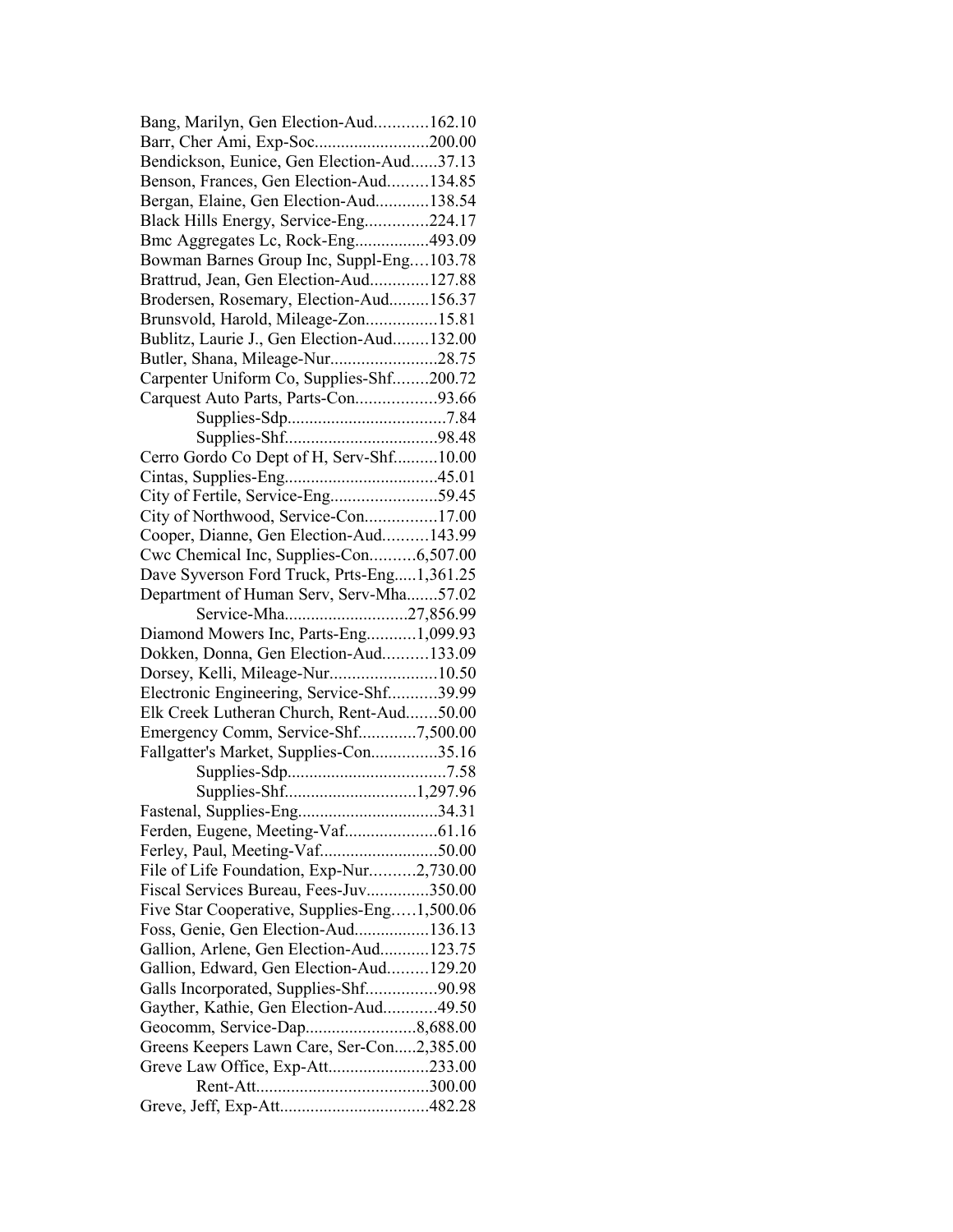| Grp & Associates, Exp-Nur41.00             |  |
|--------------------------------------------|--|
| Hackbart, Philip E., Meeting-Vaf61.16      |  |
| Hanson, Erma, Gen Election-Aud137.45       |  |
| Hanson, Jeanette, Mileage-Nur111.00        |  |
| Hartman, Lisa, Mileage-Nur23.75            |  |
| Hartman, Renee, Gen Election-Aud136.13     |  |
| Healthworks, Service-Shf248.00             |  |
|                                            |  |
| Heartland Power Coop, Service-Con76.00     |  |
| Hendrikson, Debra, Gen Election-Aud145.70  |  |
| Hengesteg, Clair, Mileage-Zon10.36         |  |
| Holstad, Helen, Gen Election-Aud142.90     |  |
|                                            |  |
| Hope Haven, Service-Mha1,612.00            |  |
| Huebner, Cheryl, Mileage-Nur49.80          |  |
| Huebner, Elaine, Gen Election-Aud132.00    |  |
| Hygienic Laboratory Acct, Service-Con11.00 |  |
|                                            |  |
| Iowa Department of Publi, Dues-Mha72.00    |  |
|                                            |  |
|                                            |  |
|                                            |  |
|                                            |  |
| Iowa State Sheriff's & D, Fees-Shf125.00   |  |
|                                            |  |
|                                            |  |
|                                            |  |
| Jack's Ok Tire, Tires-Eng4,605.00          |  |
| Jennings, Marian, Gen Election-Aud132.12   |  |
| Jerico Service Inc, Supplies-Eng1,713.25   |  |
| Johnson, Darlene, Gen Election-Aud137.45   |  |
|                                            |  |
| Johnson, Teresa, Mileage-Nur90.00          |  |
|                                            |  |
| Kam Line Highway, Serv-Eng80,010.88        |  |
| Kreuscher, Kathy, Gen Election-Aud137.22   |  |
| Kvam, Nancy, Gen Election-Aud138.86        |  |
| L R Falk Const Co, Rock-Eng3,242.11        |  |
| Larsen Plumbing, Service-Shf134.00         |  |
| Lawyer, Ted, Mileage-Zon17.44              |  |
| Levorson, Judy, Gen Election-Aud153.80     |  |
| Levorson, Ruth, Gen Election-Aud132.00     |  |
|                                            |  |
| Low's Standard, Fuel-Asr46.50              |  |
| Lupkes, Jayne, Mileage-Zon13.08            |  |
| Mail Services Llc, Exp-Trs201.89           |  |
| Manly Junction Signal, Exp-Nur107.50       |  |
|                                            |  |
| Marshall & Swift Inc, Service-Shf457.63    |  |
|                                            |  |
| Martin Marietta Aggregat, Rock-Con46.76    |  |
|                                            |  |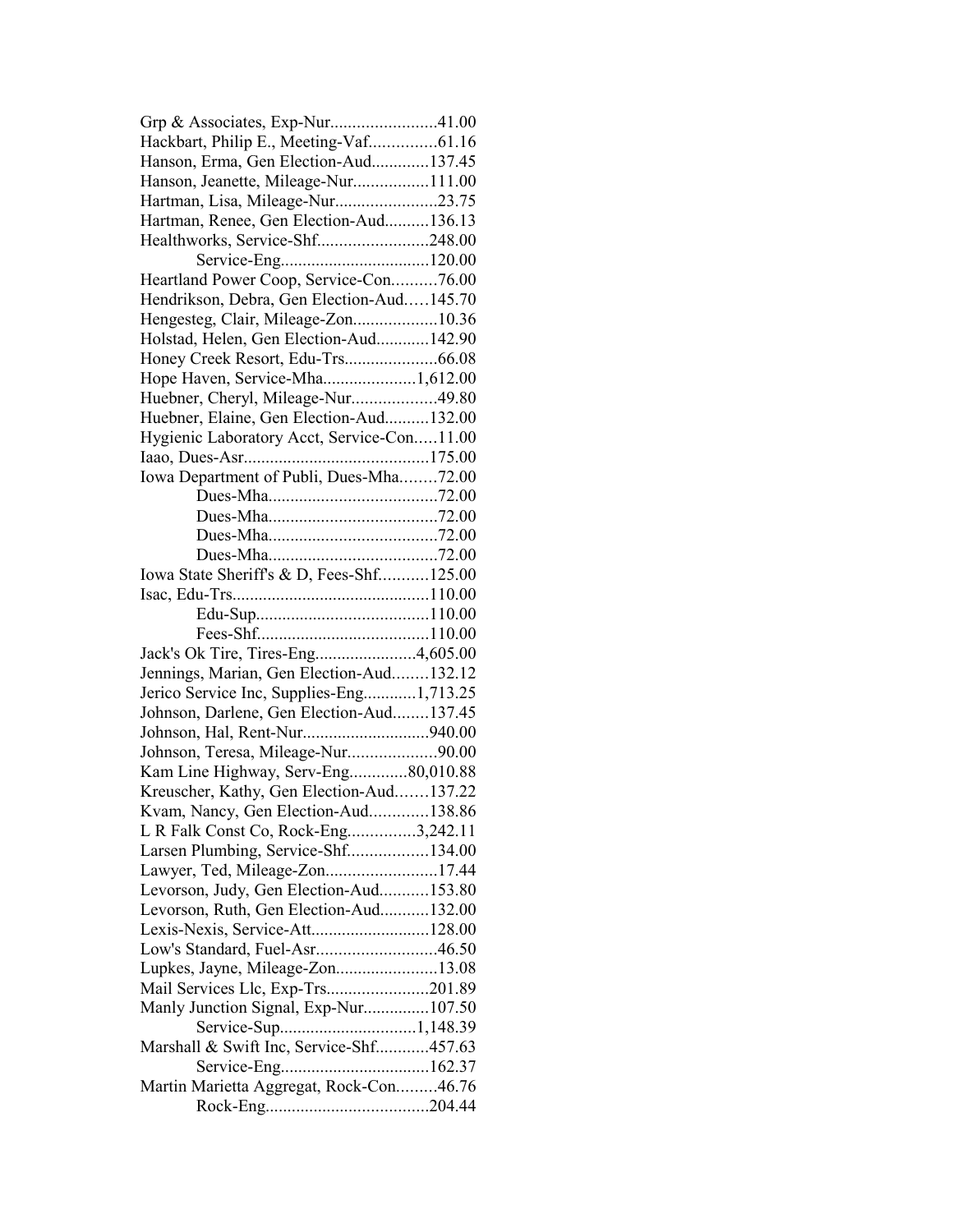| Martin, Donna, Gen Election-Aud132.00      |  |
|--------------------------------------------|--|
| Mason City Business Syst, Exp-Nur111.66    |  |
|                                            |  |
|                                            |  |
|                                            |  |
|                                            |  |
| Mason City Overhead, Service-Eng2,421.00   |  |
| Mathahs, Dolores, Gen Election-Aud140.25   |  |
| McSorley, David L, Exp-Nur2,264.15         |  |
| Mechem, Elsie L, Mileage-Mha320.47         |  |
| Medlang, Linda, Gen Election-Aud152.17     |  |
| Menards, Supplies-Eng973.28                |  |
| Mental Health Center, Service-Mha6,453.85  |  |
| Mercy Medical Center, Service-Mex972.30    |  |
| Metal Culverts Inc, Supplies-Eng6,902.18   |  |
| Meyer, Russell, Safety-Eng138.86           |  |
| Michaelis, Carol, Gen Election-Aud127.88   |  |
| Mitchell Co Care, Service-Mha1,450.80      |  |
| Moretz, Joleene, Gen Election-Aud127.88    |  |
| Mueller, Dean A, Exp-Con20.53              |  |
| Next Generation Technolo, Serv-Mha619.75   |  |
|                                            |  |
| North Country Equipment, Parts-Con3.37     |  |
|                                            |  |
| North Iowa Vocational, Service-Mha1,079.44 |  |
|                                            |  |
| Northwood Anchor, Exp-Nur142.50            |  |
|                                            |  |
|                                            |  |
| Northwood Fire Department, Rent-Aud50.00   |  |
| Northwood Lumber Co, Suppl-Con5,178.39     |  |
|                                            |  |
|                                            |  |
| Northwood True Value, Supplies-Con88.97    |  |
|                                            |  |
| Northwood Welding Inc, Supplies-Eng29.64   |  |
| Northwoods State Bank, Exp-Trs43.78        |  |
| Pymt-Ndp115,800.00                         |  |
|                                            |  |
| Odden, Marjorie, Gen Election-Aud136.13    |  |
| Olsen, Laurie, Exp-Aud17.44                |  |
| Olson, Fran, Gen Election-Aud138.31        |  |
| Olson, Korrine, Gen Election-Aud132.00     |  |
| Olsons Trading Post Inc, Parts-Con174.88   |  |
|                                            |  |
| Omb Police Supply, Supplies-Shf69.98       |  |
| One Stop Forestry, Seed-Con530.00          |  |
| Orpen, Diann, Gen Election-Aud37.13        |  |
|                                            |  |
| Parks, Kristie, Mileage-Nur91.85           |  |
| Pathology Associates, Service-Mex180.00    |  |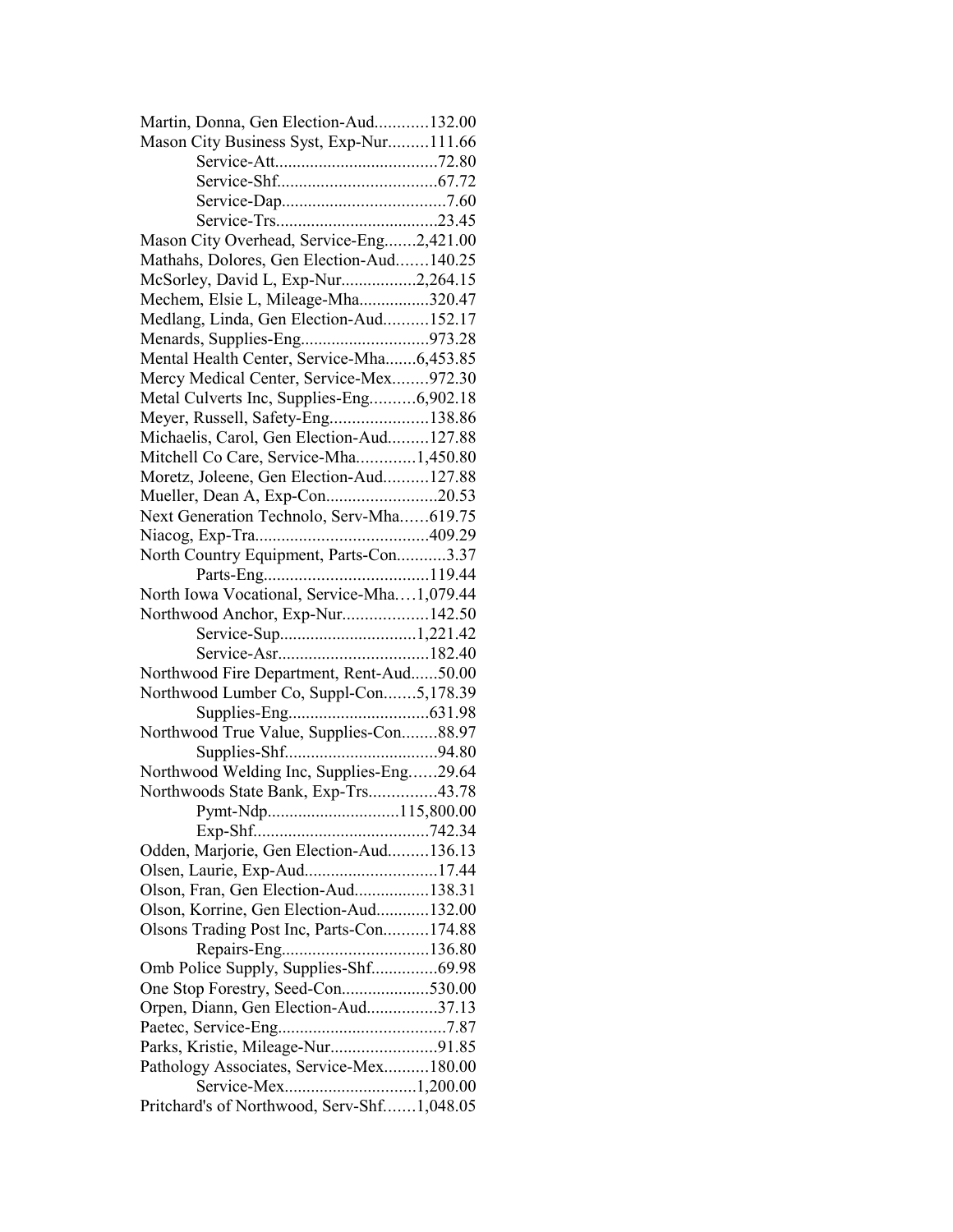| Randall Ready Mix Llc, Suppl-Con1,512.88                                        |  |
|---------------------------------------------------------------------------------|--|
|                                                                                 |  |
| Redinger, Shanan, Gen Election-Aud153.80                                        |  |
| Reyerson, Jessica, Mileage-Nur1.60                                              |  |
| Rhodes, Ruth, Gen Election-Aud129.94                                            |  |
| Rohlfsen, Mary, Gen Election-Aud148.35                                          |  |
| Rohne, Deb, Gen Election-Aud136.13                                              |  |
|                                                                                 |  |
| Scott Van Keppel Llc, Parts-Eng1,528.86                                         |  |
| Secretary of State, Notary-Trs90.00                                             |  |
| Severson, Marilyn, Gen Election-Aud133.21                                       |  |
| Singelstad's Hardware, Supplies-Eng7.25                                         |  |
| Sorbo, Vivian, Gen Election-Aud137.77                                           |  |
| South Minnesota Lubes, Suppl-Eng2,174.92                                        |  |
| Staples Credit Plan, Supplies-Ema44.99                                          |  |
| Streich, Norma, Gen Election-Aud144.38                                          |  |
|                                                                                 |  |
| Tenold, Judy, Gen Election-Aud134.18<br>Terminal Supply Co., Supplies-Eng508.40 |  |
|                                                                                 |  |
| Thofson, Chris, Service-Con250.00                                               |  |
| Thompson, Beulah, Gen Election-Aud154.66                                        |  |
| Thompson, Virginia, Gen Election-Aud37.13                                       |  |
| Thorson, Delores, Gen Election-Aud137.22                                        |  |
| Tilson, Phyllis M, Gen Election-Aud132.00                                       |  |
| Trainer, Sandra, Gen Election-Aud144.85                                         |  |
| Tsp Court Reporting, Service-Att373.80                                          |  |
| Ulve, Reta, Gen Election-Aud132.00                                              |  |
| Venechuk, Clarice, Gen Election-Aud132.00                                       |  |
| Ver Helst Snyder Drug, Exp-Nur130.00                                            |  |
|                                                                                 |  |
|                                                                                 |  |
|                                                                                 |  |
|                                                                                 |  |
|                                                                                 |  |
|                                                                                 |  |
|                                                                                 |  |
| Walser, Barbara J, Mileage-Aud138.98                                            |  |
| Waste Management, Service-Sdp1,836.20                                           |  |
| Waste Management-Central, Serv-Sdp455.00                                        |  |
|                                                                                 |  |
| Waste Oil Furnace Dist, Repair-Eng777.86                                        |  |
| W B Real Estate Inc, Rent-Soc200.00                                             |  |
| West Des Moines Marriott, Edu-Asr321.00                                         |  |
| Wold Rim & Wheel, Tires-Eng1,070.00                                             |  |
| Worth County Auditor, Supplies-Eng88.00                                         |  |
| Worth County Hotshots, Rent-Aud75.00                                            |  |
|                                                                                 |  |
| Worth County Public, Exp-Nur16.08                                               |  |
|                                                                                 |  |